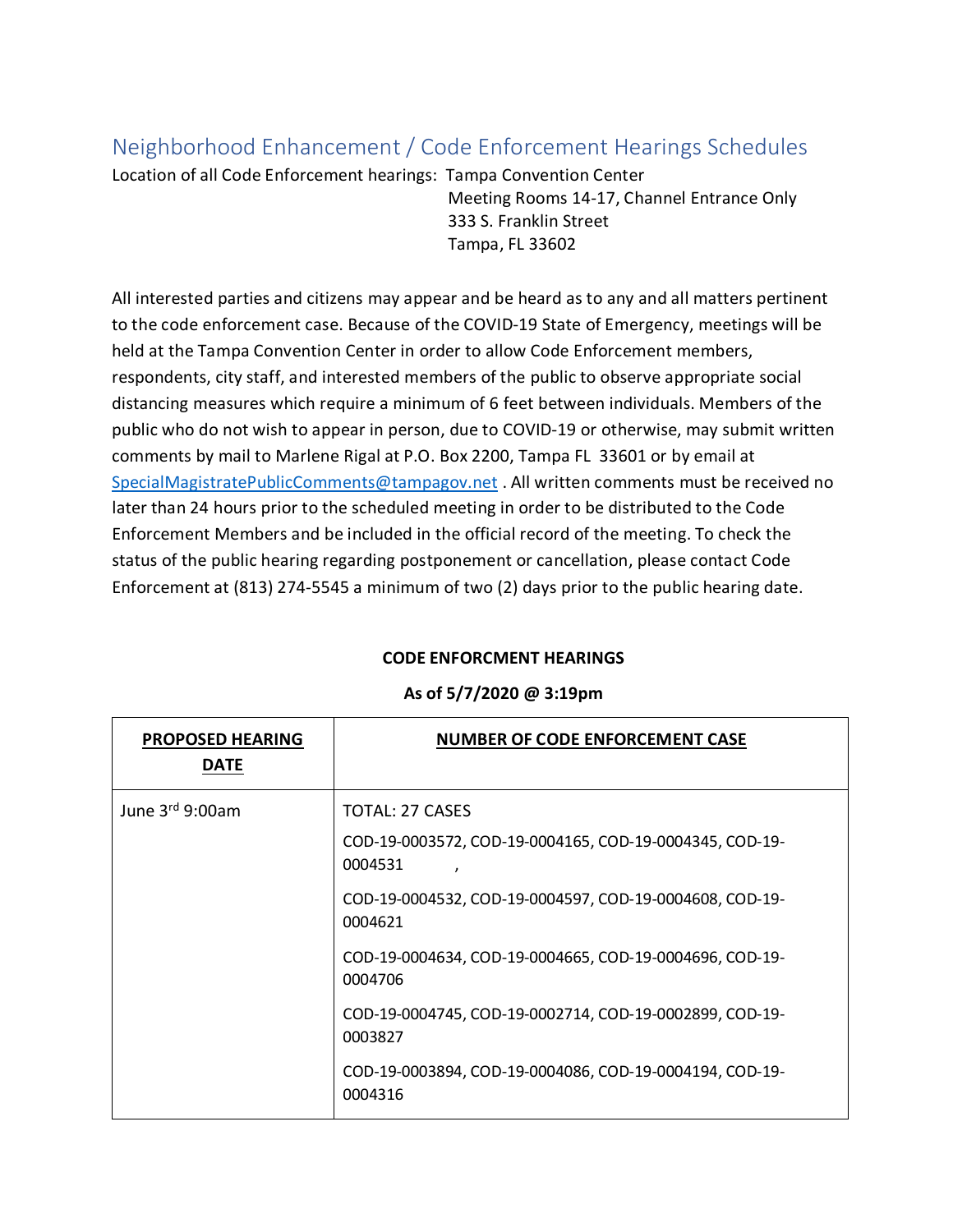|                              | COD-19-0004431, COD-19-0004645, COD-19-0004712, COD-19-<br>0004747 |
|------------------------------|--------------------------------------------------------------------|
|                              | COD-20-0000210, COD-19-0002577, COD-19-000253                      |
| June 3rd 1:00pm              | <b>TOTAL: 6 CASES</b>                                              |
|                              | COD-20-0000361, COD-20-0000511, COD-20-0000520, COD-20-<br>0000686 |
|                              | COD-19-0003362, COD-19-0003746                                     |
| June 10 <sup>th</sup> 9:00am | <b>TOTAL: 27 CASES</b>                                             |
|                              | COD-19-0001820, COD-20-0000644, COD-19-0004766, COD-20-<br>0000099 |
|                              | COD-20-0000124, COD-20-0000301, COD-20-0000309, COD-20-<br>0000400 |
|                              | COD-20-0000516, COD-20-0000529, COD-20-0000553, COD-20-<br>0000612 |
|                              | COD-20-0000617, COD-20-0000656, COD-19-0004003, COD-20-<br>0000261 |
|                              | COD-20-0000263, COD-20-0000269, COD-20-0000270, COD-20-<br>0000330 |
|                              | COD-20-0000391, COD-20-0000471, COD-20-0000837, COD-20-<br>0000497 |
|                              | COD-20-0000531, COD-20-0000679, COD-20-0000870                     |
| June 10 <sup>th</sup> 1:00pm | <b>TOTAL: 2 CASES</b>                                              |
|                              | COD-20-0000764, COD-20-0000915, COD 19-661                         |
| June 17th 9:00am             | <b>TOTAL: 24 CASES</b>                                             |
|                              | COD-19-0003832 COD-19-0003845 COD-19-0004104 COD-19-0004123,       |
|                              | COD-19-0004171 COD-19-0004222 COD-19-0004304 COD-19-0003711        |
|                              | COD-19-0003852 COD-19-0003877 COD-19-0004029 COD-19-0004055        |
|                              | COD-19-0004067 COD-19-0004074 COD-19-0004077 COD-19-0004228        |
|                              | COD-19-0004231 COD-19-0004234 COD-19-0004239 COD-19-0004246        |
|                              | COD-19-0004249 COD-19-0000256 COD-19-0001894 COD-19-0002817        |